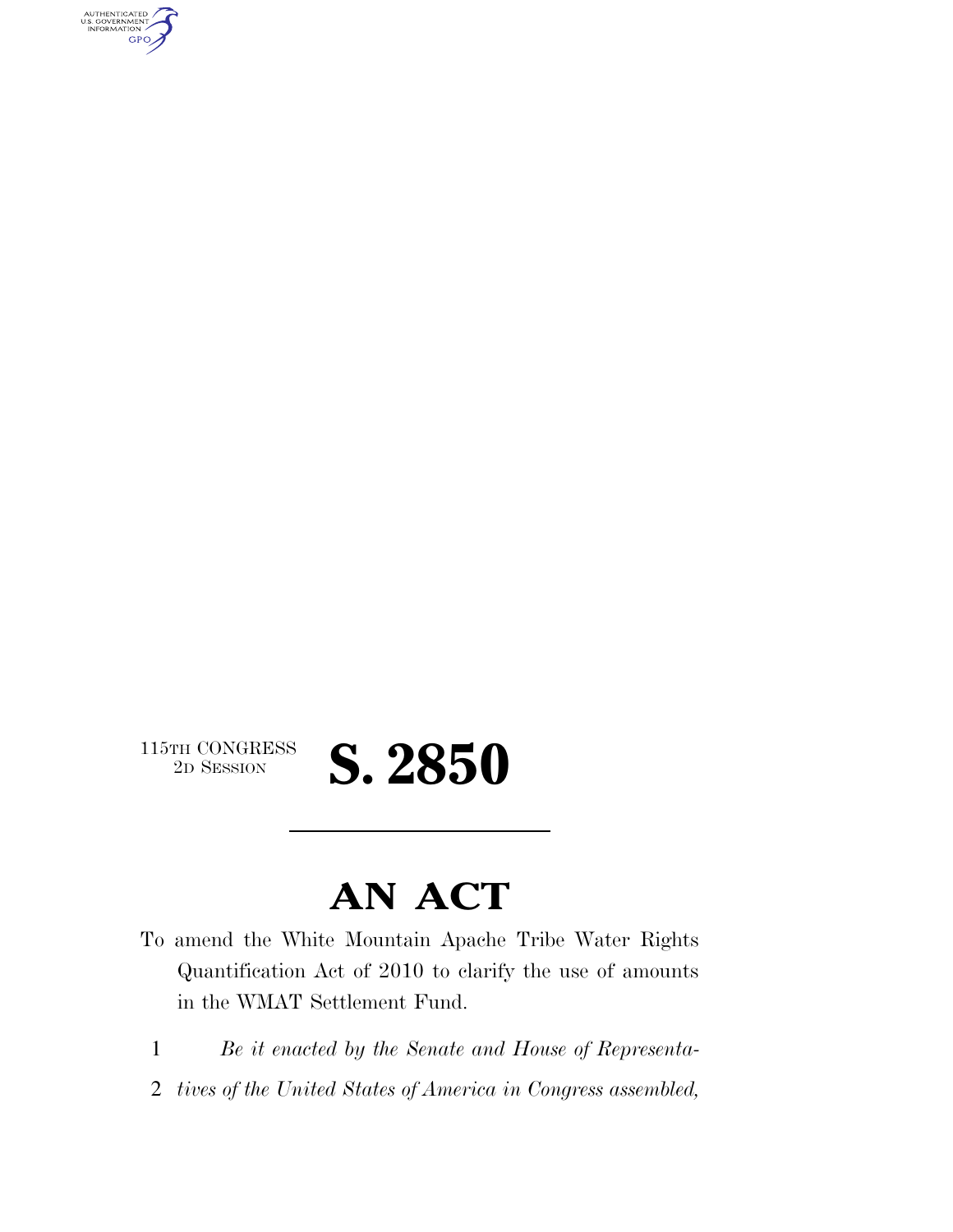#### **SECTION 1. USE OF FUNDS IN WMAT SETTLEMENT FUND**

#### **FOR WMAT RURAL WATER SYSTEM.**

 (a) AUTHORIZATION OF WMAT RURAL WATER SYS- TEM.—Section 307(a) of the White Mountain Apache Tribe Water Rights Quantification Act of 2010 (Public Law 111–291; 124 Stat. 3080) is amended in the matter 7 preceding paragraph (1) by inserting ",  $(b)(2)$ ," after ''subsections (a)''.

9 (b) FUNDING.—Section  $312(b)(2)(C)(i)(III)$  of the White Mountain Apache Tribe Water Rights Quantifica- tion Act of 2010 (Public Law 111–291; 124 Stat. 3093) is amended by striking the period at the end and inserting the following: '', including the planning, design, and con- struction of the WMAT rural water system, in accordance 15 with section  $307(a)$ .".

### **SEC. 2. EXPANSION OF PUEBLO OF SANTA CLARA LAND EL-IGIBLE FOR 99-YEAR LEASE.**

 Subsection (a) of the first section of the Act of Au- gust 9, 1955 (commonly known as the ''Long-Term Leas-ing Act'') (25 U.S.C. 415(a)), is amended—

 (1) by striking ''Indians,,'' and inserting ''Indi-ans,'';

 (2) by inserting ''Ohkay Owingeh pueblo,'' after ''Cochiti,'';

 (3) by inserting ''the pueblo of Santa Clara,'' 26 after "Pojoaque,";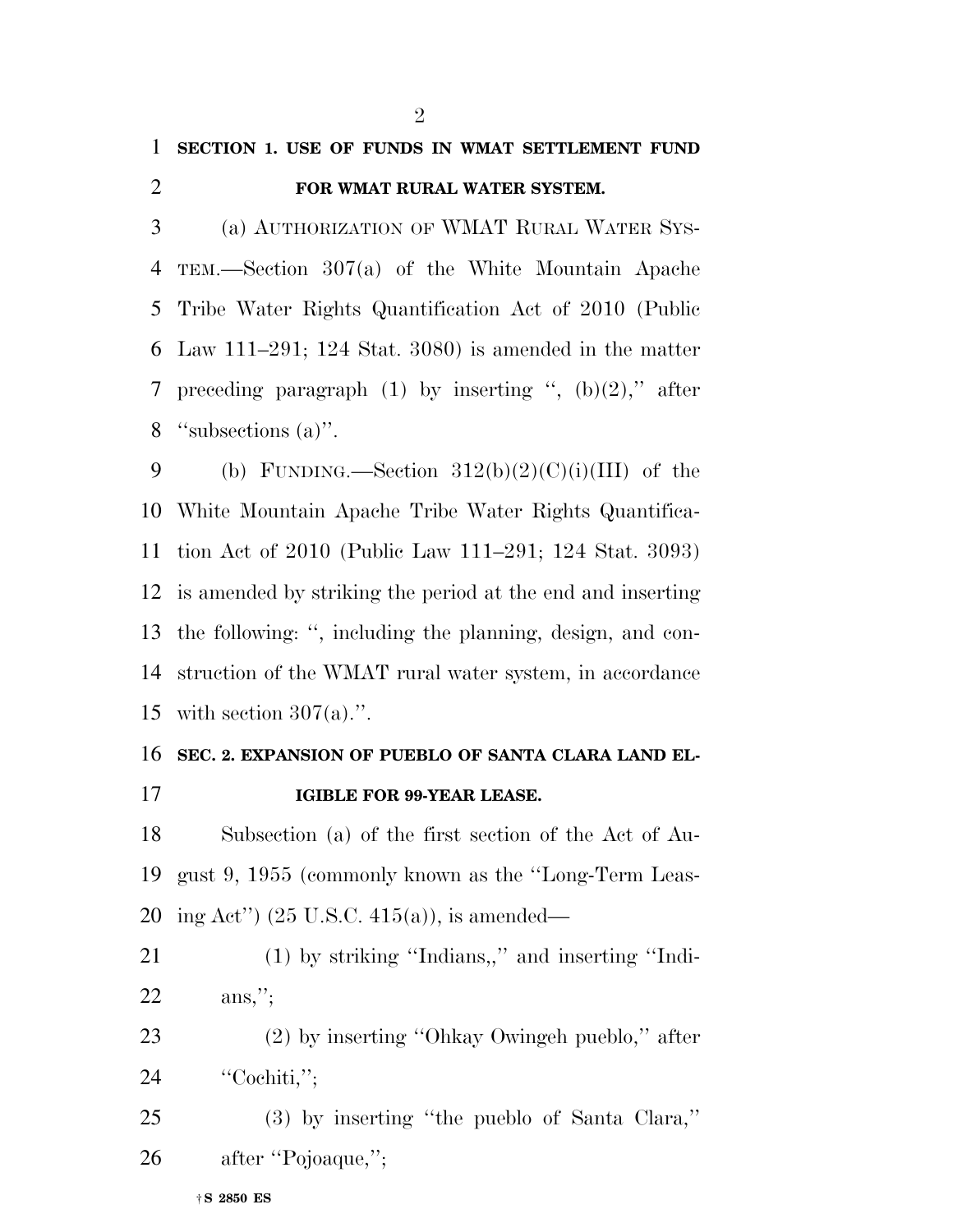(4) by striking ''the the lands'' and inserting ''the land''; (5) by striking ''lands held in trust for the Pueblo of Santa Clara,''; and (6) by striking ''lands held in trust for Ohkay Owingeh Pueblo''. Passed the Senate July 18, 2018. Attest:

*Secretary.*